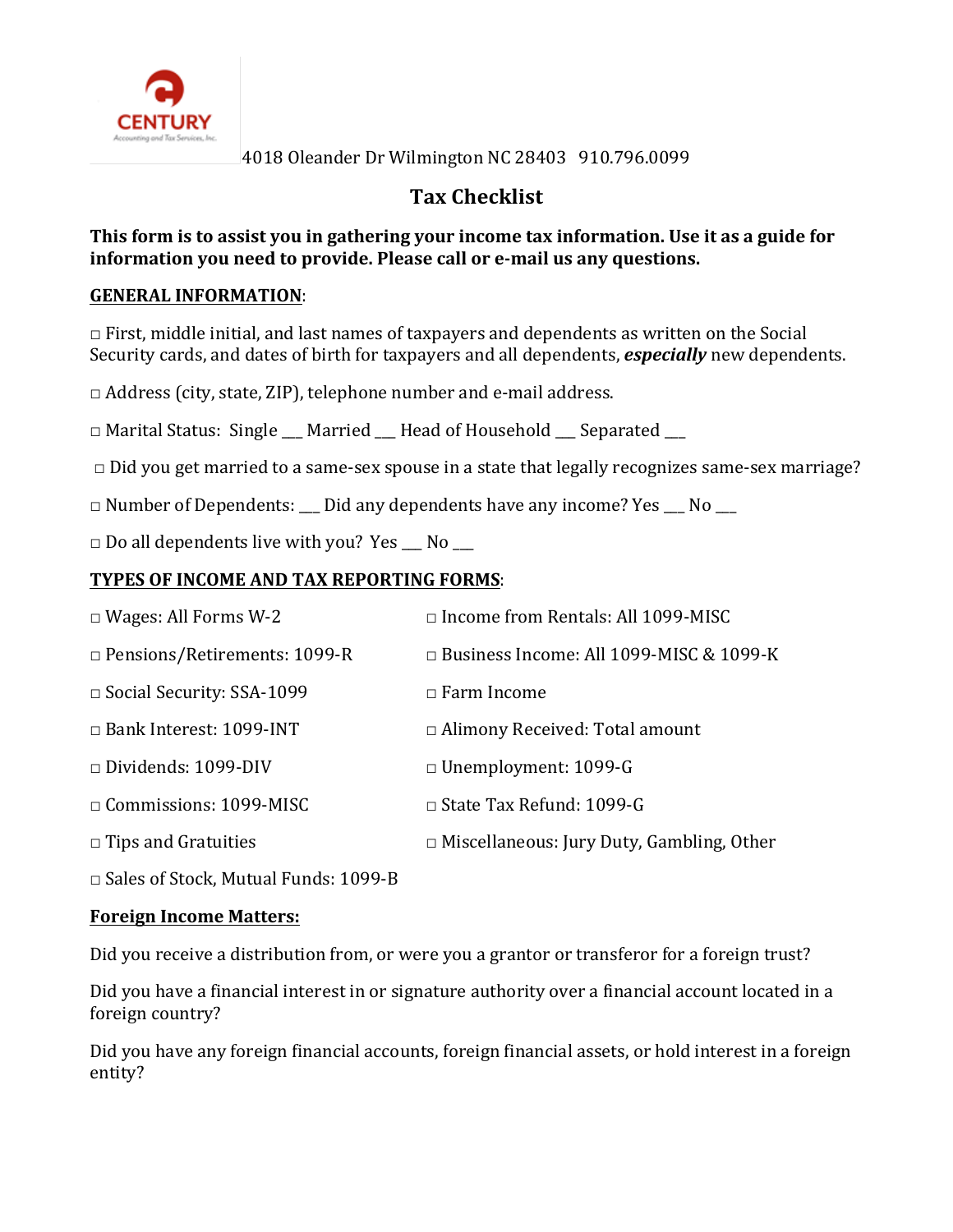

**BUSINESS INCOME & EXPENSE ITEMS:** This list is not all encompassing. If you don't see an expense listed below, ask.

| Total (Gross) Income                                     | Advertising                                        | Auto: Parking & Tolls   |  |  |
|----------------------------------------------------------|----------------------------------------------------|-------------------------|--|--|
| <b>Business Phone Expense</b>                            | <b>Cell Phone Expense</b>                          | Subcontractors          |  |  |
| <b>Commissions Paid</b>                                  | Insurance                                          | <b>Interest Paid</b>    |  |  |
| <b>General Office Expense</b>                            | Legal or Professional Fees<br>Rent/Lease Fees Paid |                         |  |  |
| Repairs                                                  | Dues & Publications<br>Cleaning/Maintenance        |                         |  |  |
| Equipment/Supplies                                       | Tools                                              | License Fees/Taxes Paid |  |  |
| <b>Utilities</b>                                         | <b>Education Expense</b>                           | <b>Association Dues</b> |  |  |
| <b>Bank/Credit Card Fees</b>                             | Postage                                            | Meals/Entertainment     |  |  |
| Business Miles & Total Miles (A Mileage log is required) |                                                    | Hotel/Travel Expense    |  |  |
| Asset Purchases (Date, amount and item)                  |                                                    |                         |  |  |

#### **ADDITIONAL ITEMS FOR RENTAL PROPERTIES**:

| <b>Keys</b>         | Condo/PUD Fees | <b>Management Fees</b>           |
|---------------------|----------------|----------------------------------|
| Mortgage Statements | Yard Work      | <b>Termite Treatment Expense</b> |
| <b>Utilities</b>    | Mileage/Travel | Other                            |

#### **DEDUCTIONS/CREDITS TO INCOME:**

| Self-employed Health Insurance         | IRAs /Keogh/SEPs        | Retirement Saver's Credit |  |
|----------------------------------------|-------------------------|---------------------------|--|
| <b>Medical Savings Account</b>         | <b>Teacher Expenses</b> | <b>Adoption Expenses</b>  |  |
| Penalty on Early Withdrawal of Savings |                         | <b>Moving Expenses</b>    |  |

American Opportunity/Lifetime Learning Provide Copy of Tuition Statement

Student Loan Interest Provide Lender Letter showing amount(s) paid

\* Total Alimony Paid: Must have name and Social Security number of recipient, and amount paid.

\* Child Care/Day Care Credit: Must have name, address, Social Security number or EIN of provider, and amount paid per child.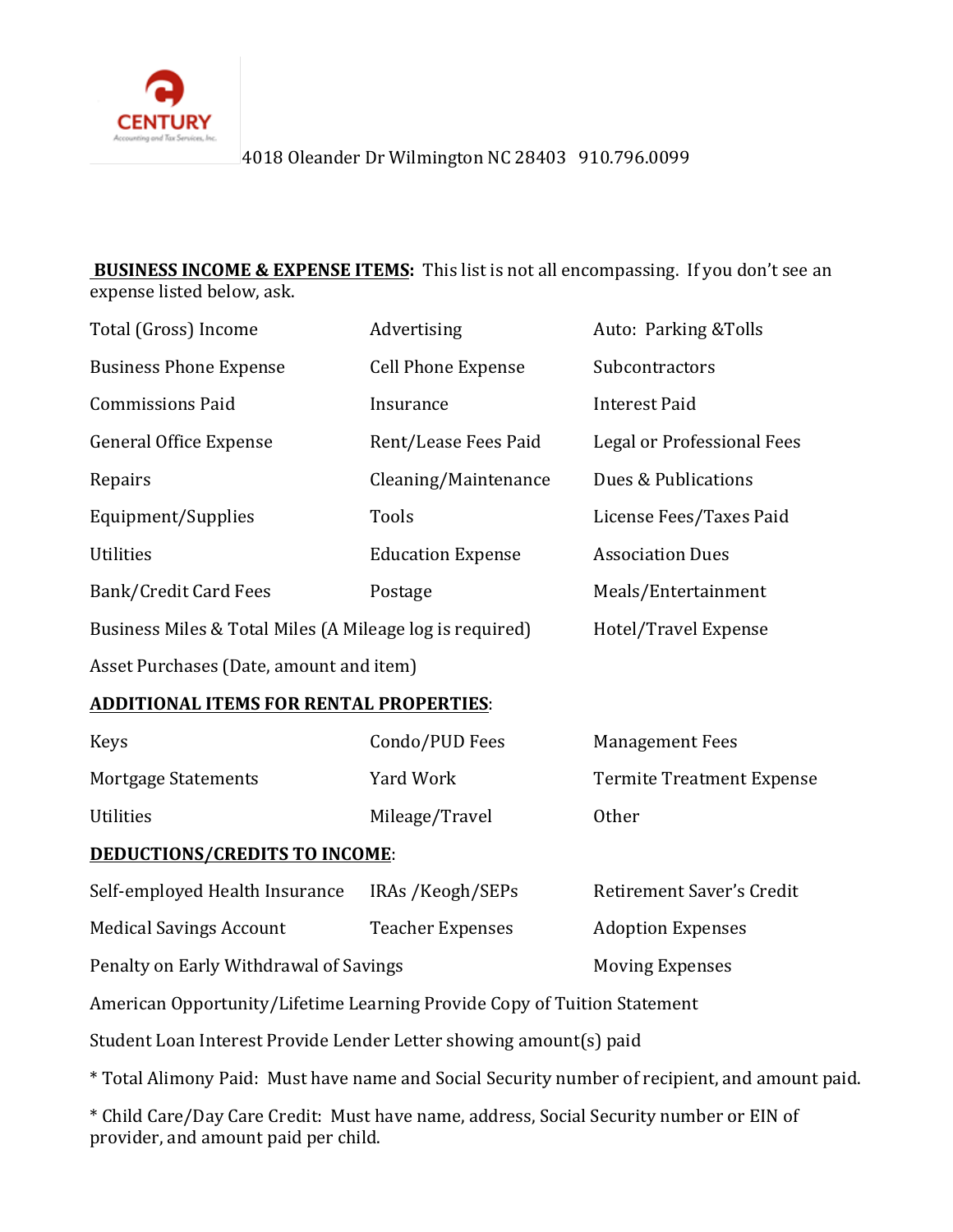

#### **ESTIMATED TAXES PAID:**

Date of payment and amount paid for **each** Federal and State quarterly tax estimate.

#### **HEALTH CARE INFORMATION:**

Did you have qualifying health care coverage (employer group plan coverage or government-sponsored coverage) for every month of 2014 for you, your spouse and all members of your family as claimed on your tax return? If yes, provide Form(s) 1095-A or **B**

Did you or anyone in your family qualify for an exemption from the health care coverage mandate? If yes, provide Form(s) 1095-A or B

#### Did you acquire health care coverage through the Marketplace under the Affordable Care Act? If yes, provide Form(s) 1095-A or B.

Did you make any contributions to or receive distributions from a Health Savings Account, Archer MSA or Medicare Advantage MSA?

#### **ITEMIZED DEDUCTIONS:**

# **MEDICAL** Medical & Dental bills **Prescriptions** Prescriptions Glasses/Contact Lenses Prescribed Medical Equipment Medical miles Lab fees Hearing Aids Travel Expenses for out-of-town care (lodging) Medical/dental/long term care insurance (list separately) **TAXES** Prior year state tax paid City/local tax Real estate tax Personal property tax 0ther